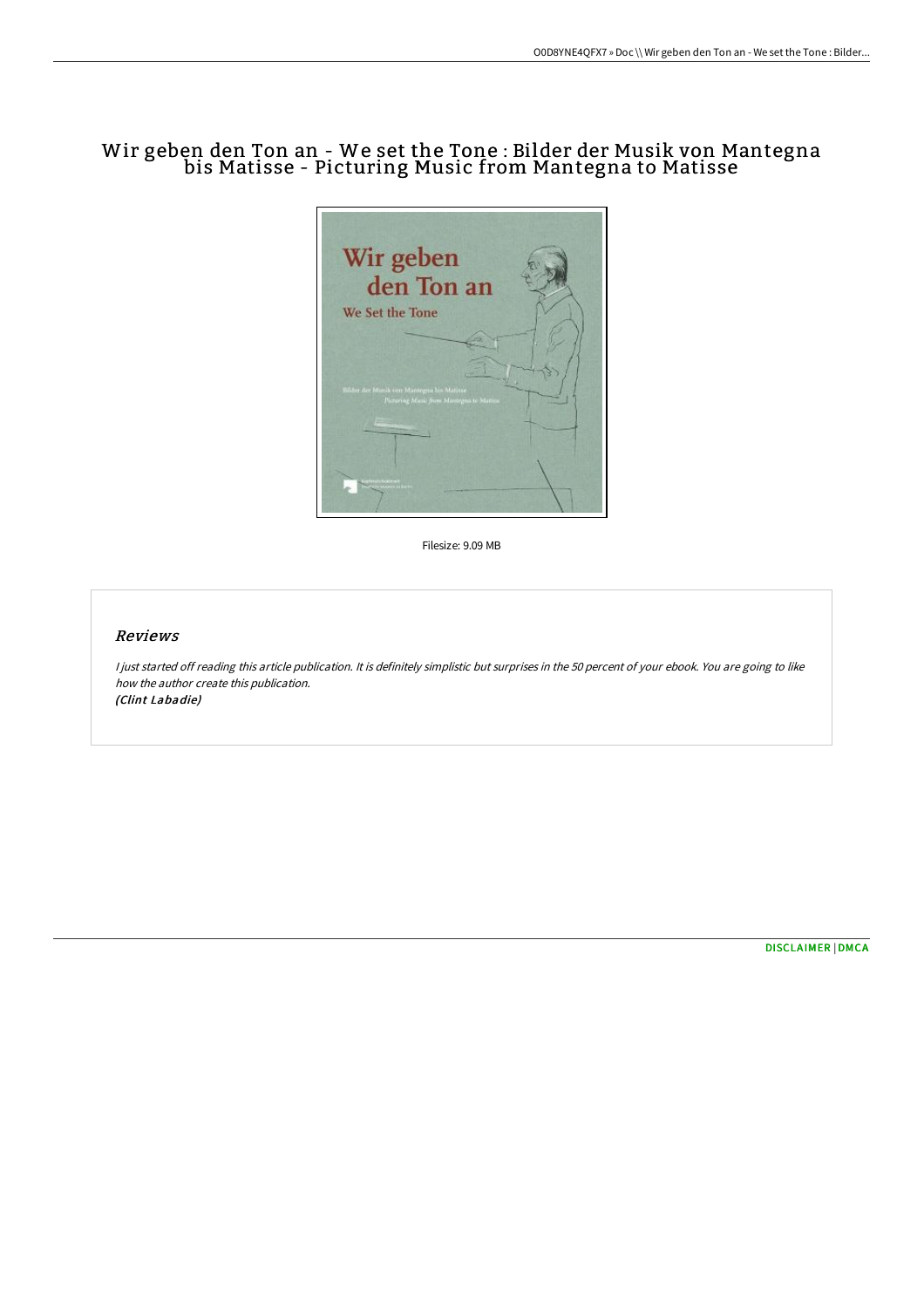## WIR GEBEN DEN TON AN - WE SET THE TONE : BILDER DER MUSIK VON MANTEGNA BIS MATISSE - PICTURING MUSIC FROM MANTEGNA TO MATISSE



To download Wir geben den Ton an - We set the Tone : Bilder der Musik von Mantegna bis Matisse - Picturing Music from Mantegna to Matisse eBook, remember to follow the hyperlink under and download the file or have access to other information that are related to WIR GEBEN DEN TON AN - WE SET THE TONE : BILDER DER MUSIK VON MANTEGNA BIS MATISSE - PICTURING MUSIC FROM MANTEGNA TO MATISSE book.

Imhof Verlag Jul 2017, 2017. Taschenbuch. Condition: Neu. Neuware - The Kupferstichkabinett dedicates its fourth summer exhibition to a richly varied and entertaining theme: music as depicted in drawings and prints. The exhibition presents a selection of the museum's most beautiful and humorous musical images, including prints and drawings by Andrea Mantegna, Rembrandt Harmensz. van Rijn, Adolph Menzel, Wassily Kandinsky, Henri Matisse, Pablo Picasso, Roy Lichtenstein, and Morgan O'Hara. In addition to the list of great artists featured, are the names of the great musicians and composers who are depicted in the various works, such as Wolfgang Amadeus Mozart and Niccolò Paganini. Whole choirs and orchestras complement other soloist works; the repertoire ranges from opera to rock, via café music and jazz, with the recurring leitmotif being the special affinity between musical and pictorial expression in the graphic arts. 96 pp. Englisch, Deutsch.

Read Wir geben den Ton an - We set the Tone : Bilder der Musik von [Mantegna](http://techno-pub.tech/wir-geben-den-ton-an-we-set-the-tone-bilder-der-.html) bis Matisse - Picturing Music from Mantegna to Matisse Online

 $\mathbb E$  [Download](http://techno-pub.tech/wir-geben-den-ton-an-we-set-the-tone-bilder-der-.html) PDF Wir geben den Ton an - We set the Tone : Bilder der Musik von Mantegna bis Matisse - Picturing Music from Mantegna to Matisse